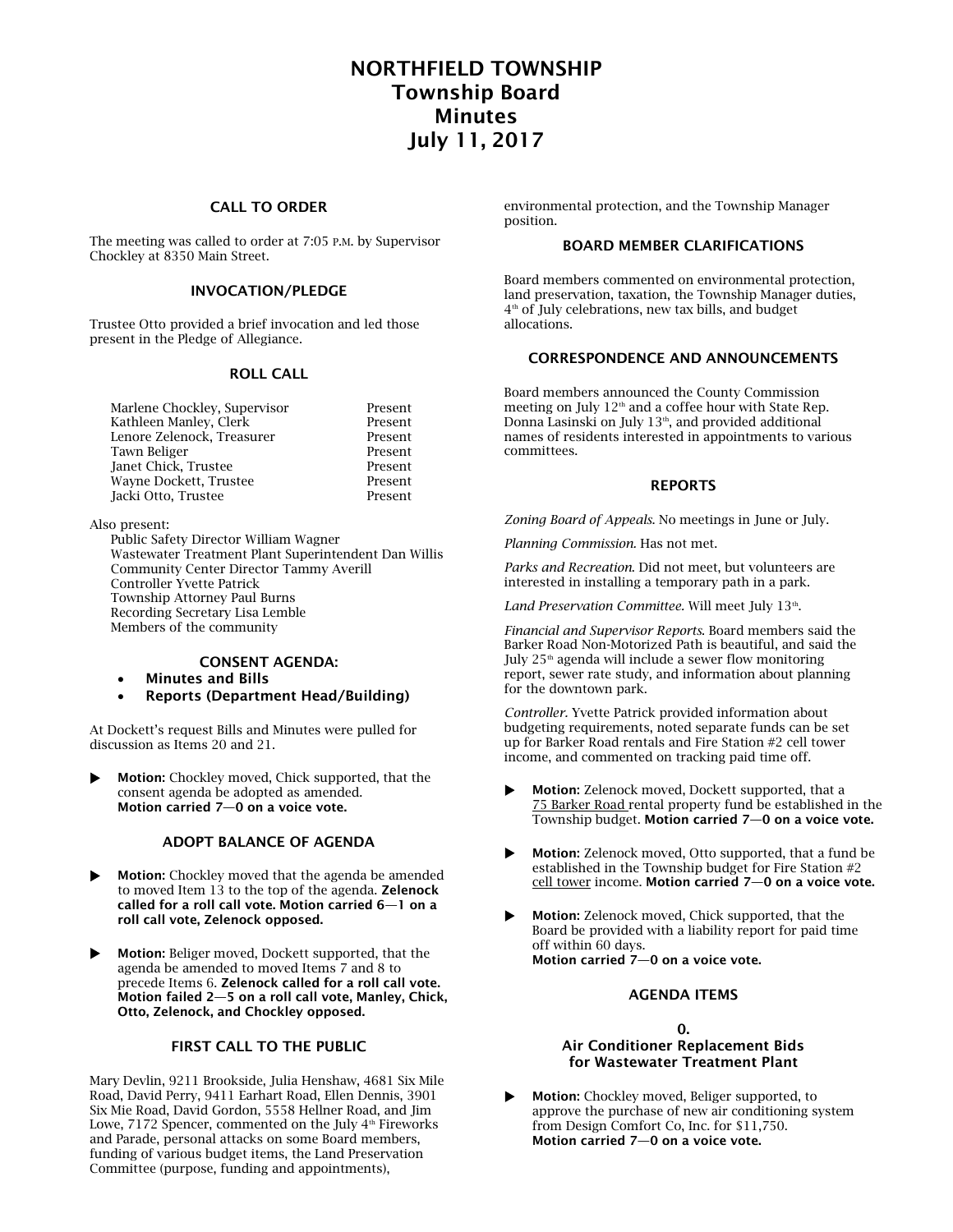Chockley called a five minutes recess.

#### 1. Request to Hire Brendon Daoust as a Non-Paid Police Department Intern

Removed from the agenda as Daoust is no longer interested.

#### 2. Request to Pay Police Reserve Officers for Reimbursable Events

 Motion: Chick moved, Otto supported, to pay Police Reserve Officers \$14/hour for events the Township is reimbursed for.

Wagner explained these officers previously were not paid, the cost will be paid by the groups receiving service, and the only other cost for them is uniforms.

## Dockett called for a roll call vote. Motion carried 7—0 on a roll call vote.

Wagner answered questions from Board members about his June Fire and Police reports, and noted Northfield Township Police were involved in a large heroin bust this week.

#### 3. Request to Hire Paid-on-Call Assistant Fire Chief Steven Lowe

**Motion:** Chockley moved, Otto supported, that Steven Lowe be hired as a Paid-on-Call Assistant Fire Chief contingent upon physical and background check.

In answer to questions, Wagner said the rate of pay will be \$20/hour and other costs will include uniforms and liability insurance.

Motion carried 7—0 on a voice vote.

#### 4. Request to Purchase Fire Truck

 Motion: Chockley moved, Chick supported, that purchase of a fire truck be tabled until after the August election. Motion carried 7—0 on a voice vote.

## 5. Request for Wage Increase for Non-Union Employees

**Motion:** Chockley moved, Chick supported, that wage increases be approved for Sue Hamilton, Angela Bennett, and William Wagner as outlined in Chief Wagner's memo of July 11, 2017, to be effective July 1, 2017.

Board members made comments in support of and in opposition to the increase for Chief Wagner.

Dockett requested a roll call vote. Motion carried 6—1 on a roll call vote, Dockett opposed.

#### 6. Staff Raises

Chockley recommended undertaking a salary study.

 Motion: Chockley moved, Zelenock supported, to approve a 6% salary increase for Tami Averill, Mary Bird, Jennifer Carlisle, Cristina Wilson, and Dawn Samfilippo, effective July 1, 2017.

Board members expressed concerns about the fund balance and other funding needs and amounts of proposed increases for individual employees, and made comments about the value and dedication of the staff.

#### Motion carried 5—2 on a voice vote, Beliger and Dockett opposed.

 Motion: Chockley moved, Zelenock supported, to approve a 3% salary increase for Wastewater Treatment Plant staff, including Superintendent Dan Willis, effective July 1, 2017. Motion carried 6—1 on a voice vote, Dockett opposed.

## 7. Budget Amendment #1 and Resolution

Chockley explained that this amendment is not necessary due to the Board approving salary increases earlier in the meeting.

 Motion: Chockley moved, Manley supported, that this item be removed from the agenda. Motion carried 7—0 on a voice vote.

## 8. Budget Amendment #2 and Resolution #17-569

Chockley explained this would remove funding for People's Express, the Land Preservation Committee, Planning and Zoning meetings, and Parks & Recreation supplies and maintenance.

Board members spoke in favor and in opposition individual line items. Zelenock declared a conflict of interest due to her service with People's Express.

- Motion: Chick moved, Chockley supported, to approve Northfield Township Budget Amendment #2 as presented in the packets with the exception of providing \$500 for the Parks & Recreation Board for park maintenance. Motion failed 1—5—1 on a roll call vote, Beliger, Otto, Dockett, Chockley, and Manley opposed, and Zelenock abstaining.
- Motion: Beliger moved, Dockett supported, to approve Northfield Township Budget Amendment #2 as presented in the packets. Motion carried 4—2—1 on a roll call vote, Chockley and Manley opposed and Zelenock abstaining. Resolution adopted.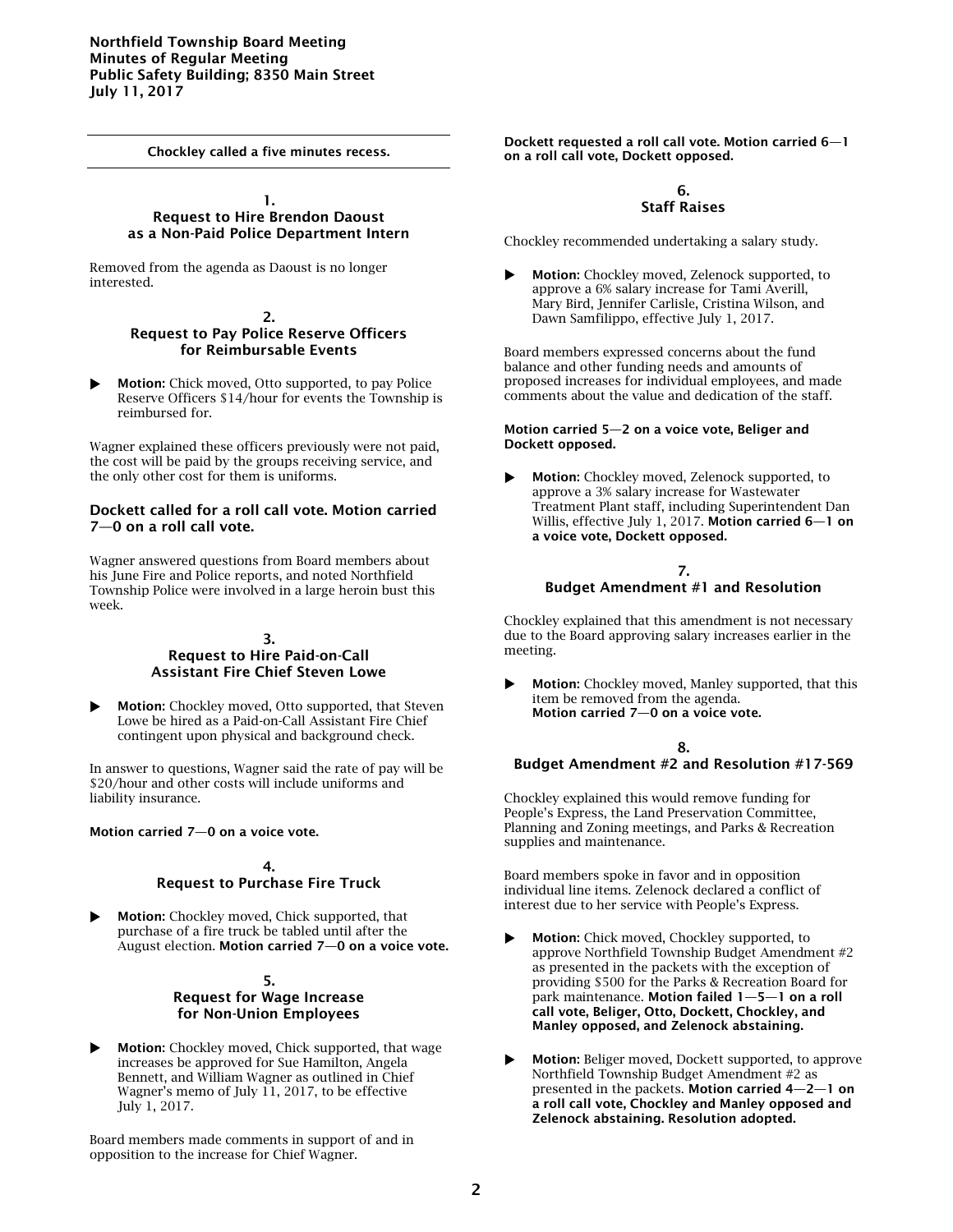## 9. Township Manager Employment Contract

**Motion:** Chockley moved, Otto supported, to approved the Township Manager Employment Contract distributed in the Board packet.

The Board briefly discussed the salary provision.

#### Motion carried 7—0 on a voice vote.

 Motion: Chockley moved, Otto supported, that the Township labor attorney finalize the Township Manager contract as approved, send the contract to Steven Aynes, and begin negotiations pending receipt of positive background check.

The Board discussed personal time off provisions and insurance.

Motion carried 4—3 on a roll call vote, Chockley, Manley, and Zelenock opposed.

## 10. Gas Customer Choice Contract with Constellation NewEnergy

Chockley explained the Township has been on a month-tomonth agreement with Constellation NewEnergy since the last contract expired, but gas costs have been historically low, and for 12 of the last 15 months the Consumers Energy rate has been lower. She recommended extending for one more month to allow for additional analysis.

 Motion: Chockley moved, Zelenock supported, to authorize the Supervisor to enter into a one month contract with Constellation NewEnergy for natural gas supply at a rate not to exceed \$3.75 per 1,000 cubic feet. Motion carried 6—1 on a voice vote, Dockett not present.

### 11. Amendment to Urban County Cooperative Agreement

 Motion: Chockley moved, Zelenock supported, to approve the amendment and authorize the Supervisor to sign the Cooperative Agreement with Washtenaw Urban County.

Board members provided a history of this agreement, noted benefits received from it, and spoke for and against being a party to it.

#### Chockley requested a roll call vote. Motion carried 5—2 on a roll call vote, Beliger and Dockett opposed.

## 12. 7725 Shady Beach Property Maintenance Code Violation

Attorney Burns reported that the owner of this property has not responded to any communications from the Township about this property, including refusing a certified letter. He said the only remaining option is to file suit.

 Motion: Chockley moved, Manley supported, to authorize the Township attorney to file an enforcement lawsuit in the Washtenaw County Circuit Court to compel the owner of 7725 Shady Beach to comply with Township ordinances. Chockley requested a roll call vote. Motion carried 7-0 5-2 on a voice roll call vote, Dockett and Beliger opposed.

#### 13.

## Air Conditioner Replacement Bids for Wastewater Treatment Plant

Moved to the top of the agenda.

## 14.

## Board Meeting Date Changes for August

 Motion: Chockley moved, Otto supported, to move August Board meeting dates to the  $15<sup>th</sup>$  and  $29<sup>th</sup>$  due to the scheduled August 8<sup>th</sup> election.

There was discussion about changing only the first meeting or canceling the second meeting.

Dockett requested a roll call vote. Motion carried 4—3 on a voice vote. Zelenock, Beliger, and Dockett opposed.

## 15.

## Appointments

a. Downtown Development Authority

 Motion: Chockley moved, Chick supported, that Denise Kabisch and Jack Secrist be appointed to the Downtown Development Authority for four year terms expiring June 30, 2021; and that Anne Iaquinto be appointed to the Downtown Development Authority for a three year term expiring June 30, 2020. Motion carried 7—0 on a voice vote.

b. Land Preservation Committee

 Motion: Chockley moved, Manley supported, to appointe Lenore Zelenock as the Township Board representative to the Land Preservation Committee. Beliger requested a roll call vote. Motion carried 6—1 on a roll call vote, Beliger opposed.

Chockley noted Andy Lakatos had turned in his application to serve earlier in the evening. Lakatos briefly provided his qualifications and explained his interest.

- Motion: Manley moved, Zelenock supported, to appoint David Gordon to the Land Preservation Committee. Chockley requested a roll call vote. Motion failed 3—4 on a voice vote, Chick, Otto, Beliger, and Dockett, opposed.
- Motion: Chockley moved, Chick supported, to appoint Andy Lakatos to the Land Preservation Committee. Chockley requested a roll call vote. Motion carried 4—3 on a voice vote, Beliger, Manley, and Zelenock, opposed.